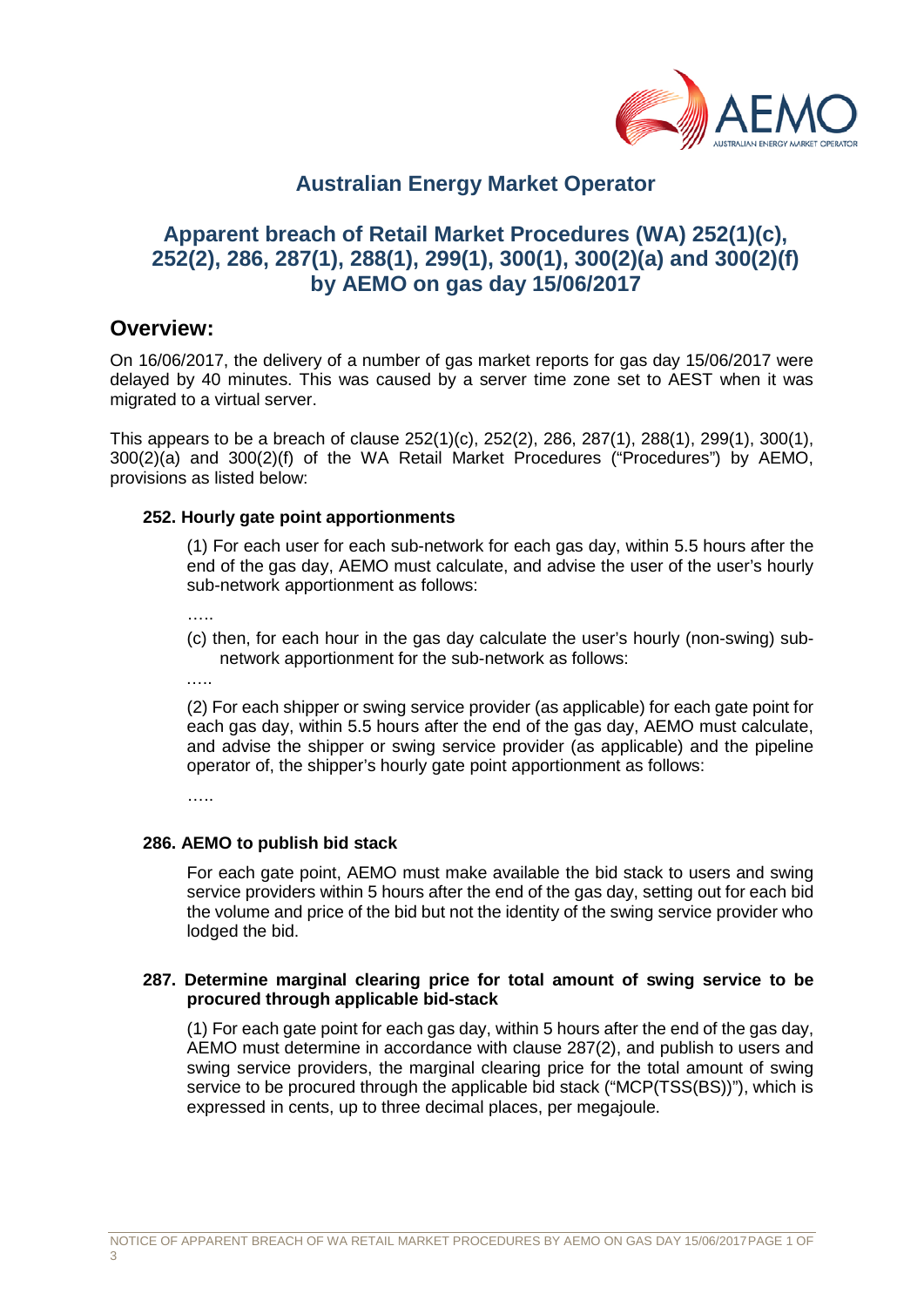#### **288. Determine marginal clearing price for adjusted non-user-specific amounts of swing service**

(1) For each gate point for each gas day, within 5 hours after the end of the gas day, AEMO must determine in accordance with clause 288(2), and publish to users and swing service providers, the marginal clearing price for the total of all adjusted nonuser-specific amounts of swing service ("MCP(ANUSA)"), which is expressed in cents, up to three decimal places, per megajoule.

#### **299. Calculation of swing service repayment quantities**

(1) AEMO must, by 5 hours after the end of gas day D determine under clause 299(2), and notify the user and the swing service provider and the swing service provider of last resort of, the swing service repayment quantity ("SRQ") for each swing service provider and swing service provider of last resort that must repay swing service on gas day D+2 on the user's behalf.

#### **300. Notification of swing service data**

(1) For each gas day for each gate point, AEMO must within 5 hours after the end of the gas day notify the pipeline operator, users and their related shippers and the network operator of the swing service for the gate point calculated under clause 256.

(2) For each user for each gas day for each gate point, AEMO must within 5 hours after the end of the gas day notify the user of:

(a) the user's total (pre-procurement) swing service (USS) for the gate point for the gas day calculated under clause 262;

…..

(f) the sum across all users of the absolute value of each user's user's estimated total withdrawal for the sub-network for the gas day;

…..

## **Impact:**

The delivery of the below market reports for gas day 15/06/2017 were delayed by 40 minutes:

- UHSA report
- SHGA report
- BID-PUB report
- MCP-TSS report
- MCP-TANUSA report
- SRQ report
- SS report
- USS report
- UETW report

### **Resolution:**

AEMO sent a notification to the WA market participants at 2.43pm (AEST) on 16/06/2017 that the market reports for gas day 15/06/2017 would be delayed.